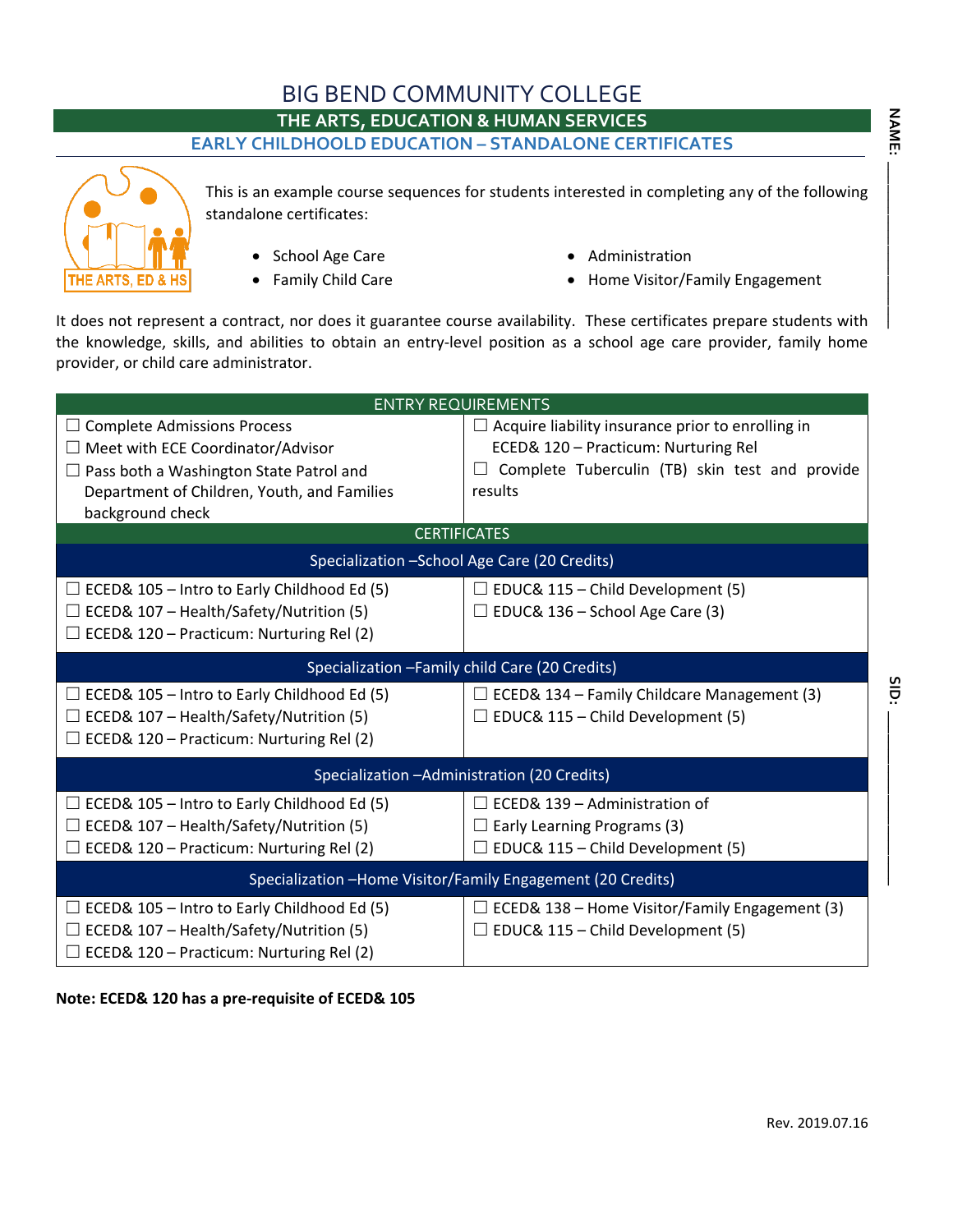| <b>Quarterly Course Offerings</b> |                      |                      |                      |  |
|-----------------------------------|----------------------|----------------------|----------------------|--|
| 2019-2020                         |                      |                      |                      |  |
| <b>FALL 2019</b>                  | <b>WINTER 2020</b>   | SPRING 2020          | SUMMER 2020          |  |
| <b>ECED&amp; 105</b>              | <b>ECED&amp; 105</b> | <b>ECED&amp; 105</b> | ECED& 134            |  |
| <b>ECED&amp; 107</b>              | <b>ECED&amp; 107</b> | <b>ECED&amp; 107</b> | <b>ECED&amp; 138</b> |  |
| <b>ECED&amp; 120</b>              | <b>ECED&amp; 120</b> | <b>ECED&amp; 120</b> | <b>EDUC&amp; 136</b> |  |
| <b>EDUC&amp; 115</b>              |                      | <b>ECED&amp; 139</b> |                      |  |
|                                   |                      | <b>EDUC&amp; 115</b> |                      |  |
|                                   |                      |                      |                      |  |
|                                   |                      |                      |                      |  |
|                                   |                      |                      |                      |  |

SID: **SID: \_\_\_\_\_\_\_\_\_\_\_\_\_\_\_\_\_\_\_\_\_\_\_**